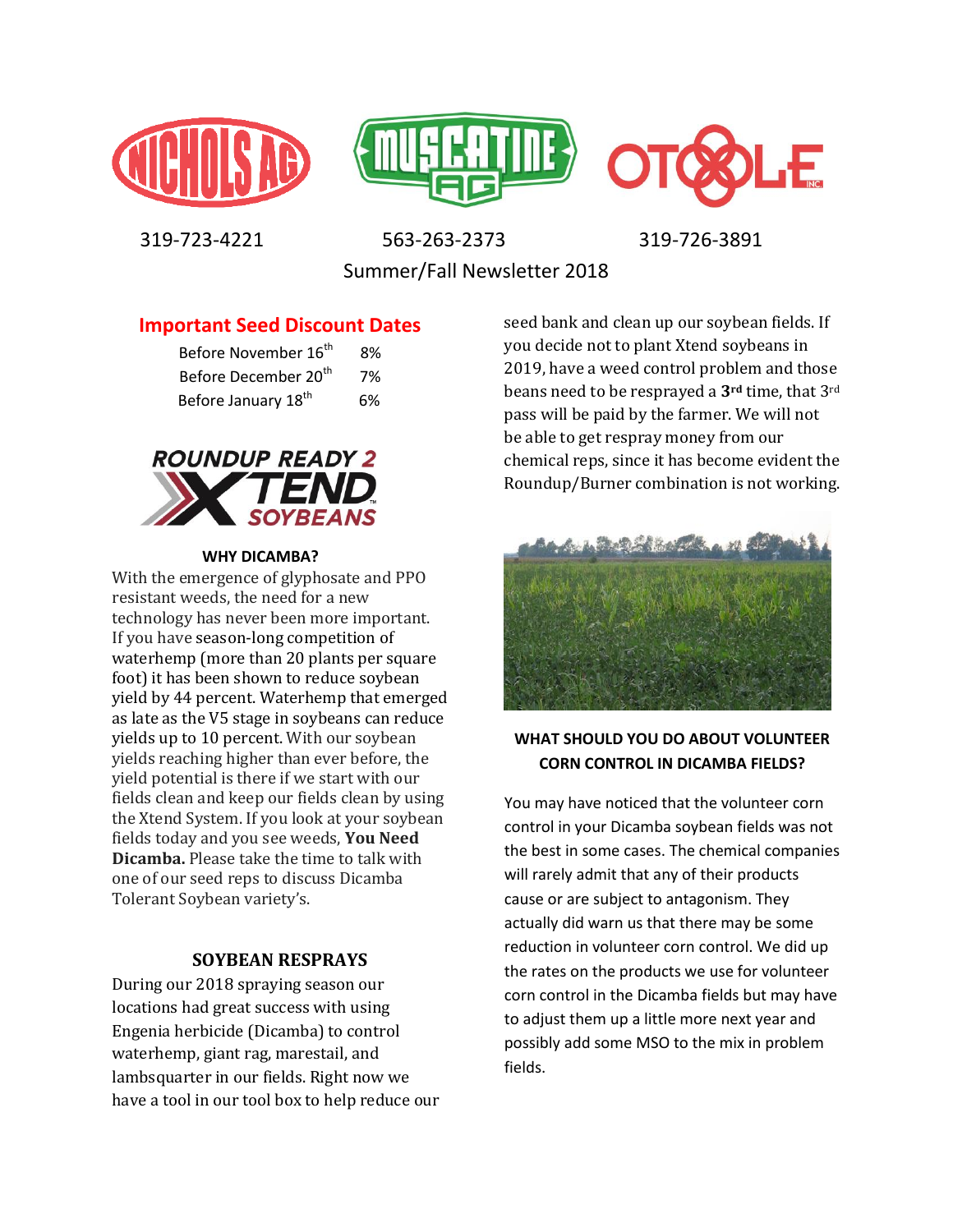

## **WHAT WILL YOUR NEIGHBORS PLANT IN 2019?**

We know it is crazy to be thinking about the 2019 growing season when we haven't harvested the 2018 crop yet, but the communication about what your neighbors will be planting in 2019 starts now. As we go into harvest 2018 we ask you the farmer to take time and be asking your neighbors about what soybean trait platform they will be planting in 2019. We have had a few instances where a grower was planning on planting all Round-up beans and through communication with his bordering neighbors a few neighbors decided to plant Dicamba beans just as an insurance policy from drift. If we do not know what your neighbor's beans are, we are going to treat them as conventional or regular round-up ready, which means they might not get sprayed until the wind conditions are good. The reason we added the upcharge to Dicamba spraying is because (for example) if a grower has 10 different soybean fields we might have to go back to the same area 4 different times because of the wind direction blowing towards a susceptible crop. The key to our successful 2018 Dicamba spraying of 9300 acres was if the wind is blowing towards a susceptible crop then we DID NOT SPRAY.



### **AVAILABLE FINANCING OPTIONS**

We are now able to offer competitive and flexible financing options for fall and spring fertilizer through John Deere Financial. JDF has shown to be a great and simple tool for financing seed and crop protection in the past and will still be available offering competitive rates. If you are interested in learning more, ask your Agronomy representative about this today!



#### **ADVANCED GRAIN PROGRAMS**

Please contact our grain buyers to talk about our advanced grain programs. Accumulators are a great way to earn an extra 15 to 25 cents on the market. With the trade war putting pressure on prices we can use all the help we can get. Also we offer a carefree way to market your grain by the people who know. You can use the Merchants Plus program to allow the professionals to price your grain. As always we believe that a comprehensive marketing plan will lead to your best outcome. Call us to today to talk about a plan.